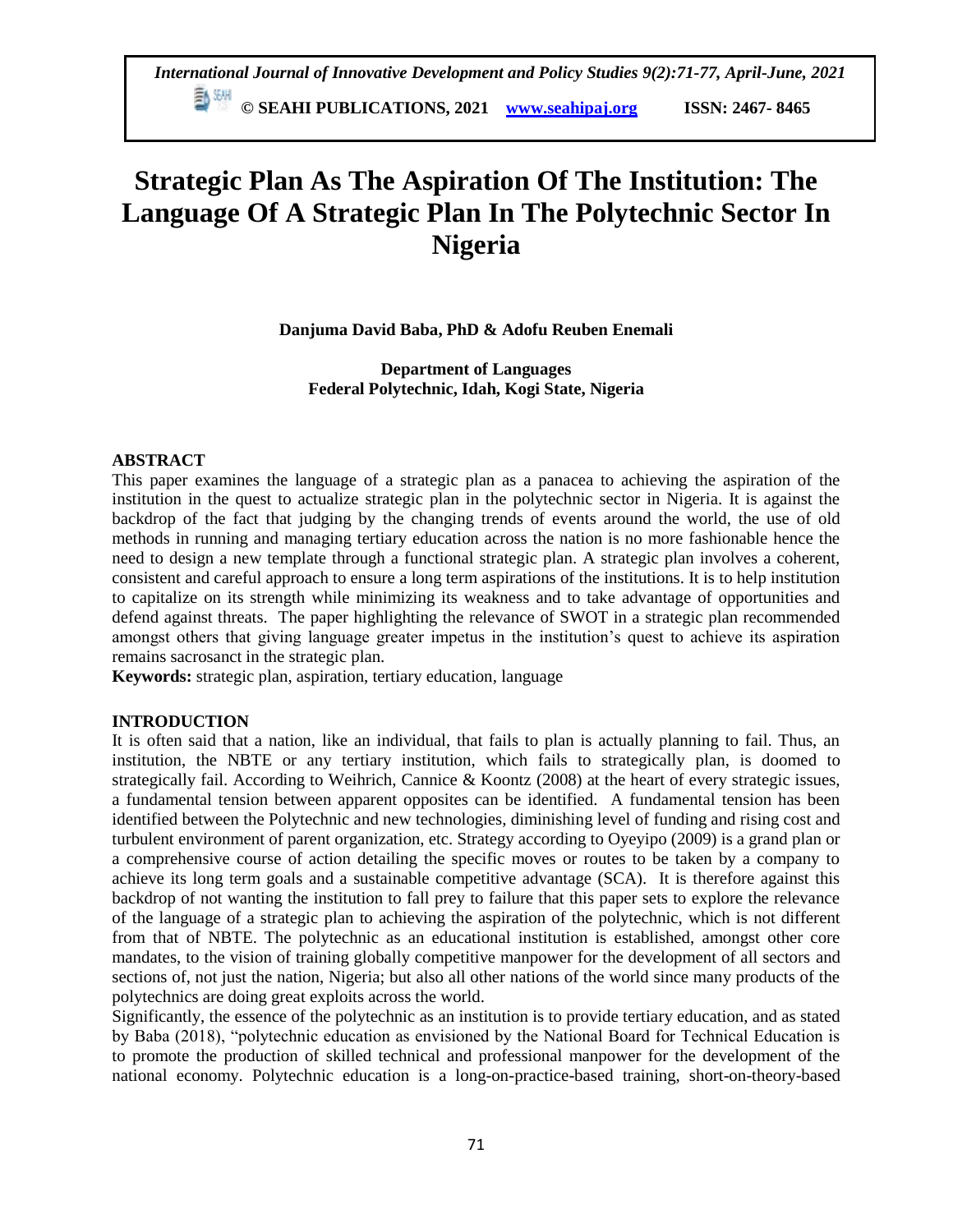learning. It is structured to encourage a synergy or symbiotic relationship between the learning environment and the industry."

## **DEFINITION OF TERMS**

#### **Education**

Education in this context consists of an organized activity that promotes learning situation. It is described as the foundation of every society and a basic tool for individual and nation"s life. According to Odiba (2007), "education is the process of learning that assists in the provision of suitable skills, training of the youths for economic, social, cultural and political responsibility, transmission and development of social, economic and cultural structure from generation to generation". It is a companion no misfortune can depress, no crime can destroy, no enemy can alienate and no depression can enslave, (Odiba: 2004)

## **Tertiary Education/Institution**

Tertiary education refers to post-secondary school education. Tertiary institutions are all institutions offering post-secondary school certificate, diploma and degree programmes, (Odiba: 2012). The activities within these institutions are weaved around teaching, learning, research and community services. The Federal Republic of Nigeria (FRN: 2004, 2008, 2009), upholding that tertiary education is the education given after secondary school education in the universities, colleges of Education, Polytechnics, monotechnics including those institutions offering correspondence courses, states the following as the goals for tertiary education in Nigeria:

- i. contributing to national development through high level relevant manpower training;
- ii. developing and inculcating proper values for the survival of individuals and society;
- iii. developing the intellectual capability of individuals to understand and appreciate their local and external environment;
- iv. acquiring both physical and intellectual skills which will enable individuals to be self-reliant and useful members of the society;
- v. promoting and encouraging scholarship and community service;
- vi. forging and cementing national unity; and
- vii. promoting national and international understanding and interaction.

To realize this laudable aspiration (plan/intention), the tertiary institutions engage in activities such as teaching, research and development, generation and dissemination of knowledge, running full-time, parttime, block releases, day releases, sandwich amongst other programmes, training through SIWES, and other activities aimed at fashioning cordiality between the institutions and their host communities. Achieving these could only happen when managers of the institutions as well as policy makers consciously set out functional plans.

#### **Planning**

The term "planning" is a set of activities intended to achieve goals. It a road map that leads one to set goals. Planning is a process that involves setting goals and deciding how best to achieve them. According Kasimu (2011) planning is a process of mapping out in advance pattern of action which, when implemented could lead to the attainment of the goals of an organization. Plan examines and reflects an organization"s values, current status, and environment and relates those factors to the organization" desired future state, usually expressed in five-ten-year time periods.

#### **Strategic Plan**

Strategy according Ifidon (2007) involves how one gets to where one wants to go. It defines the general direction in which an institution chooses to move to meet its goal and realize its objectives. Strategic plan is any plan that outlines methodically the road maps that leads to goal actualization by enhancing performance.

Strategically planning the polytechnic, as an institution to achieve the aspirations of the founding fathers, encompasses the application of rational methods, systematic and systemic analysis through the process of educational development with the aim of making education more effective and efficient in terms of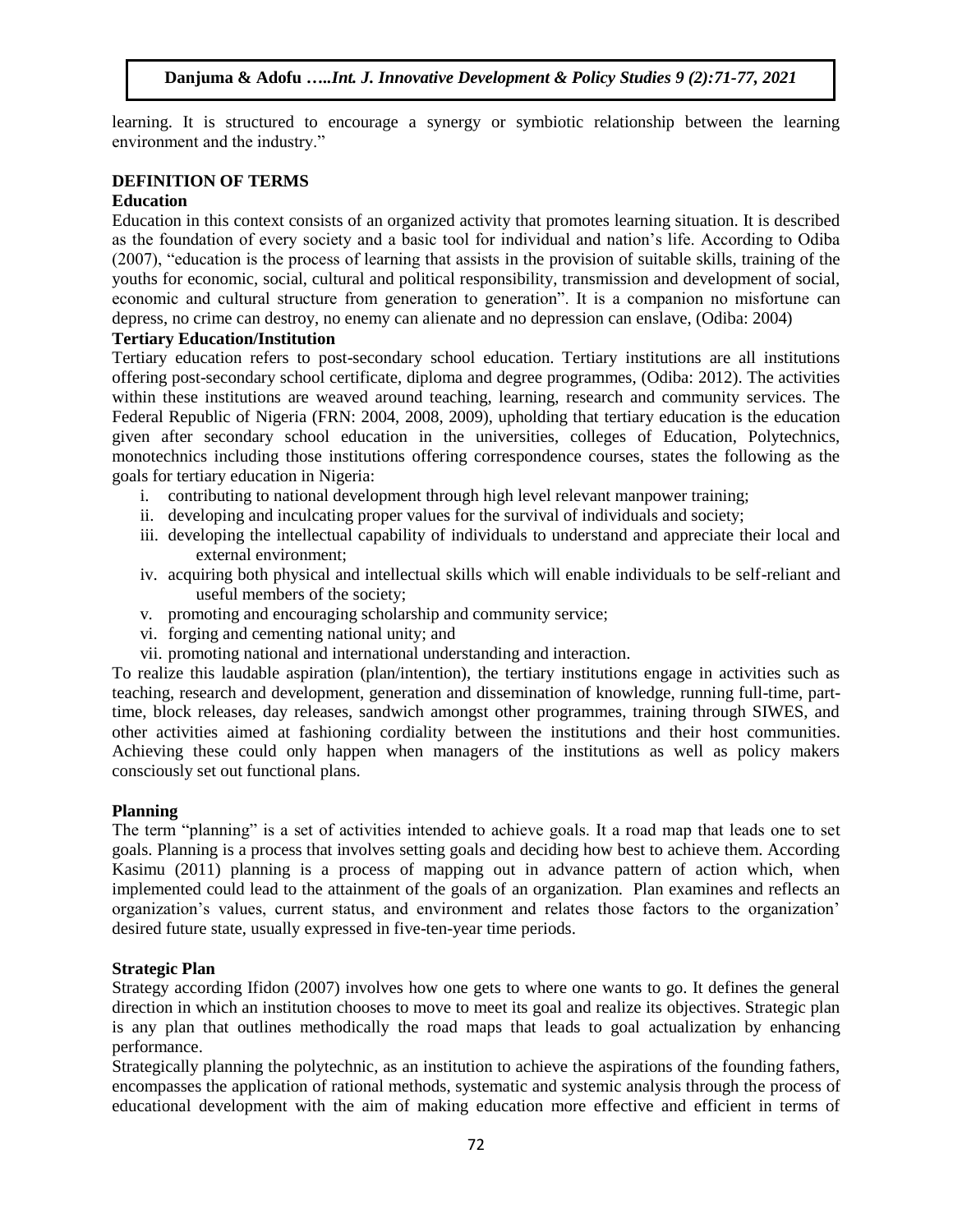responding to the needs of the students, staff and the society. Such plan must be strategic and the focal essence of strategic plan is to "ensure continuity and expansion", (Baba: 2018). Through such plan, which according to Baba (2018) serves as the compass for charting the road map for development and to blend with the  $21<sup>st</sup>$  century needs; fine tuning, rebranding, demolishing and rebuilding, as well as infusing new dimensions into the polytechnic sector are allowed. Adding credence to the position of Baba (2018), Sokpuwu (2020) asserted that strategic plan "positions school administrators with the advantage of having insight into the future, identify trending issues and the need to reposition, rebrand, modify and restructure in order to confront new tasks and set new frontiers."

#### **Strategic Plan As The Aspiration Of The Institution**

Citing the Federal Polytechnic Idah as a sampled case study, the aspiration (vision) of NBTE is to make the institution (institution here refers to the polytechnic sector) a first rate institution (polytechnic) for the training of a disciplined, innovative and self-reliant manpower, (FPI Handbook: 2016). This aspiration cannot be achieved without a strategic plan. Since strategy refers to an overall approach, method or plan, and plan means intent or a scheme, an idea or an arranged thought; strategic plan therefore is the overall approach or method employed to facilitate efficient management of a process. It forms the bridge between where an institution is now and where it wants to be in future in the light of its analysis of the environment. Ikediugwu & Chukwumah (2015) stated that it;

analyses internal strengths and weaknesses; external opportunities and threats; generates alternative strategies; chooses from alternatives in the light of predetermined criteria; sets measurable goals and objectives; draws up implementation plans, which include action plans, people responsible and time frames and draws up evaluation criteria.

And as opined by Chang (2008),

a strategic plan is a living document that includes policy direction,

implementation strategies, actions and benchmarks for implementation,

monitoring and evaluation, as well as the expenditure framework which

allows adjustments in areas for developments during implementation.

Ikediugwu & Chukwumah (2015) stated that strategic planning is useful to provide the institutions, stakeholders and managers with a clearer future of how a rapidly changing environment is shaping the critical decisions that their institutions face and how it is conditioning the resources that the institution is likely to have to support its decisions. Strategic planning which also has to do with ensuring that adequate resources (human and material), equipment, facilities and funds are provided; keeps the institution focused and in the opinion of Shapiro (2001), it enables one to provide answers to questions such as: who are we as an institution? What capacity do we have? What can we do as an institution? What problems are we addressing? What difference do we want to make? Which critical issues must we respond to and how? Where should we allocate our resources? What should our priority be? These could be arrived at through the four major principles of strategic planning which are:

- 1. planning for a strategic planning process;
- 2. covering the background;
- 3. strategic framework; and
- 4. internal implications.

#### **Techniques of Strategic Planning**

In adopting the tool of strategic planning in the institution, the following six steps of planning process must be adopted:

- 1. Step 1 Identify problems and opportunities
- 2. Step 2 Inventing and forecasting conditions
- 3. Step 3 Formulating alternative plan
- 4. Step 4 Evaluating alternative plan
- 5. Step 5 Comparing alternative plan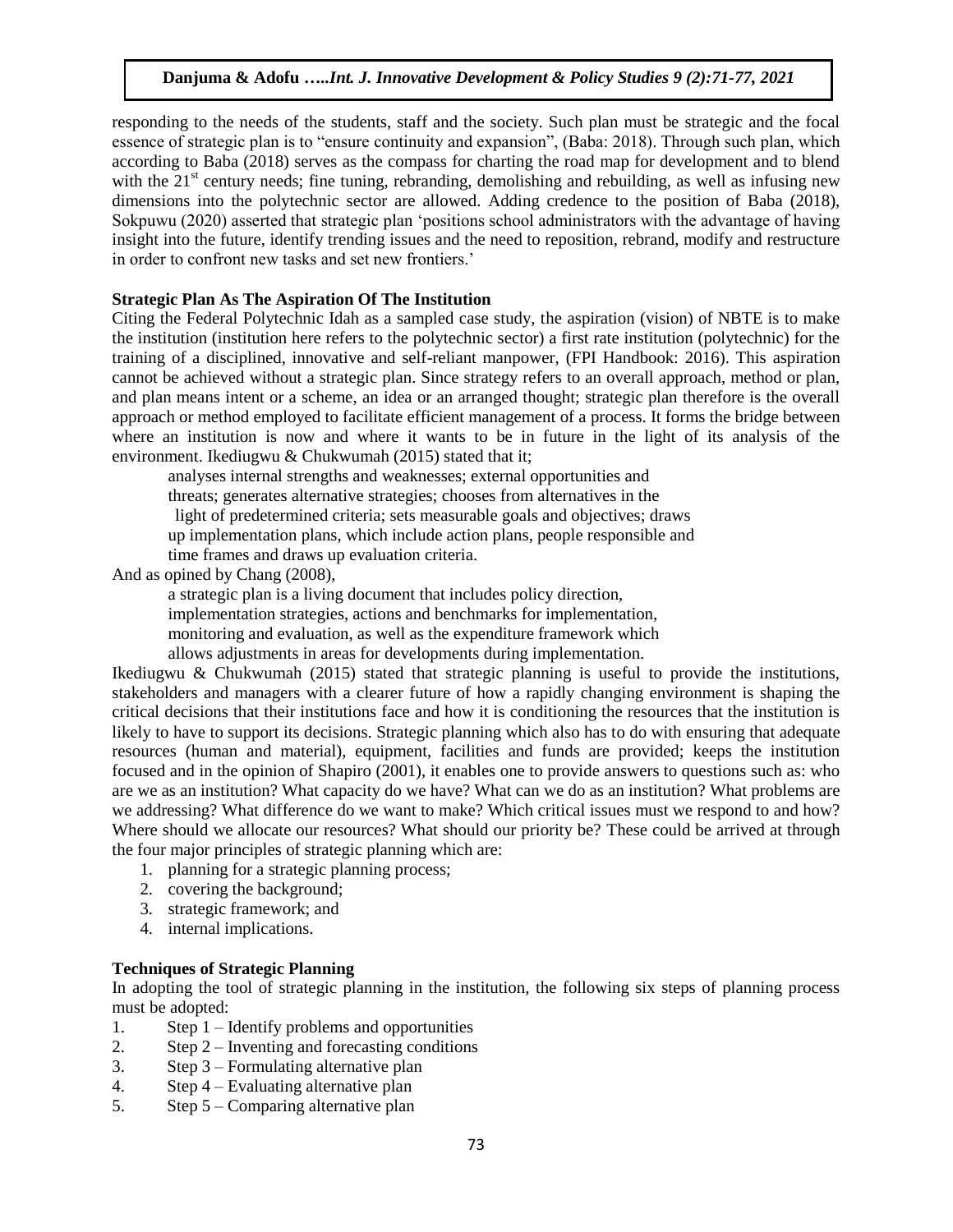# 6. Step 6 – Selecting a plan

SWOT analysis is a very popular strategic planning technique institutions can use to understand their internal and external environments. SWOT is the acronym for Strengths, Weakness, Opportunities and Threats. Through such an analysis the strengths and weaknesses existing within an organization can be matched with the opportunities and threats of operating in such environment so that an effective strategy can be formulated. An effective organizational strategy therefore, is one that capitalizes on the opportunities through the use of strengths and neutralizes the threats by minimizing the impact of weaknesses, to achieve pre-determined objectives.

A simple application of the SWOT analysis technique involves the following steps:

- i. Setting the objectives of the organization or its unit
- ii. Identifying its strengths, weaknesses, opportunities and threats
- iii. Asking four questions which are:
	- a. How do we maximize our strength?
	- b. How do we minimize our weaknesses?
	- c. How do we capitalize on the opportunities in our external environment?
	- d. How do we protect ourselves from threats in our external environment?
- iv. Recommending the appropriate strategic plan model or theory will optimize the answers of the above four questions.

# **Merits of Strategic Planning**

Tertiary institutions are faced with the language of scarcity of means in the eye of unlimited wants craving for attention. There are forces both internal and external determining where institutions are to go but do not care how they get there. However, effective strategic planning would help reduce wastage in the use of available resources which in turn could help achieve organisational goals. It provides consistent guidelines for institutional activities. It also helps leaders in decision making. Strategic planning helps institutions to anticipate future events through environmental analysis. The analysis provided by strategic planning gives polytechnics more of the information they need to make good decisions. Strategic planning reduces the chance of mistakes because strategies and goals are analyzed several times.

According to Learner (1999), the benefits of strategic planning in higher institutions may include the following:

- 1. Creating a framework for determining the direction a university should take to achieve its desired future
- 2. Providing a framework for competitive advantage.
- 3. Allowing all university constituencies to participate and work together towards accomplishing goals.
- 4. Raising the vision of all key participants, encouraging them to reflect creatively on the strategic direction of the university
- 5. Allowing dialogue between the participants, improving understanding of the organization"s vision and fostering a sense of ownership of the strategic plan and belonging to the organization
- 6. Aiming at ways to align the university with its environment
- 7. Allowing the university to set priorities.

Bright and Nataraja (2019), also reiterate on the importance of strategic planning that:

Strategic planning is important for the success of higher education institutions since it allows an institution to analyze the present condition and forecast the future. Higher education institutions also should use a comprehensive strategic planning framework in order to grow and prosper in a competitive environment.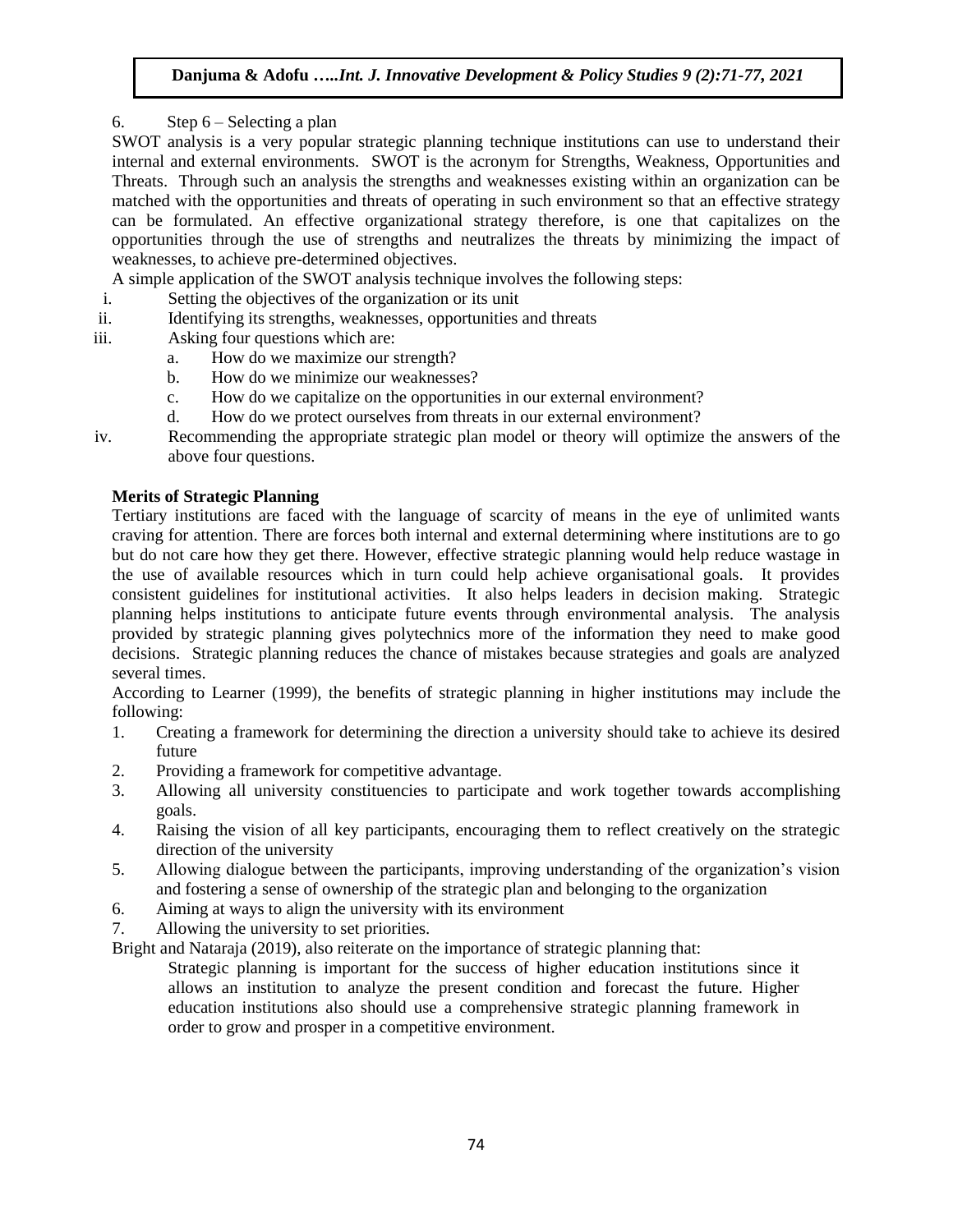#### **The Language of A Strategic Plan**

Having conceptualized the idea, the strategic plan, there is the very significant need to document and translate it into actions and since every good plan stays dead as long as it remains in the mind of the initiator (the thinker) and to give breathe to any strategic plan as well as achieve the aspiration of the institution and make people tap into it and run with it, generation after generation, the use of language becomes a sine-qua-non. Language, according to Robert Hall in Hannah Chukwu and Ifeoma Obuasi (2009), is "the institution whereby humans communicate and interact with each other by means of habitually used oral auditory arbitrary symbols". They further opine that "Clark, a psychologist, says that language is a tool built for use by humans just as a pair of scissors. Just as scissors enables us to exploit our basic manipulative capacities to fulfill new ends, language enables us to exploit our basic cognitive capacities of pattern recognition and transformation in ways that reach out to new behavioral and intellectual horizons.

In all, language, as an instrument for utterances, is seen as a system of communication made up of a circumscribed set of noises resulting from unique and organized movements of specific organs found within the human body. And by this act, man is able to impart information, express feelings and emotions, influence the activities of others and comport himself with varying degrees of friendliness or hostility towards members of his speech community who are familiar with and use the same patterns of noises.

Onuigbo and Eyisi (2009) stated that language remains a significant vehicle through which information is passed from one person or group to another (from the initiators of strategic plan to those who would implement the plans and bring to light the aspiration of the institution). In the opinion of Sharndama (2015), language is one of the vital tools that politicians (policy makers and initiators of plans) use in order to shape the political (social, economic, cultural and even religious) thoughts of the electorate (the students, staff and members of the polytechnic community) with the aim of selling their ideologies (strategic plans) to them.

Language performs several functions which include informing, educating, entertaining, establishing relationship and above all, setting in motion the processes for achieving strategic plans. Simply put, language is the medium through which strategic plans actualized. Words are actions and for NBTE"s aspiration for the institution to be achieved through the beautifully designed strategic plan as usually done by one administration after another, language must be given its place of pride and used effectively to communicate the strategic plan. Consequently, the language of a strategic plan must possess certain outstanding features.

First and foremost, the language of a strategic plan must communicate effectively. It is imperative to note that the place of effective communication in achieving the aspiration of the strategic plan of the institution cannot be overemphasized. Communication refers to the act of message passing.

Implicatively, achieving the aspiration of the institutions through strategic plan is solely depended on the ability of the policy makers, and drivers of the polytechnic affairs to effectively communicate using appropriate and apt registers. Technical terms should be used but with footnotes where necessary.

The language of any strategic plan should depict questions at the preliminary stage:

- 1. what is to be done?
- 2. Who is to do it?
- 3. When is it to be done?
- 4. What is the desired goal and how it is to be achieved?

It should also provide answers to these questions at the writing stage of the strategic plan.

Secondly, the language of a strategic plan that aims to achieve the aspiration of the institution must express flexibility and must be time-bound. Flexibility in this context showcases the ability of the strategic plan to give room to modifications since the only constant feature in life is change. Change is constant and based on the ever fluctuating global environment, the language of a strategic plan must exhibit some flexibility to accommodate certain positive changes in the course of the plan since the "strategic" part of the planning process is the continual attention to current changes in the organization and its external environment and how this affects the future of the organization.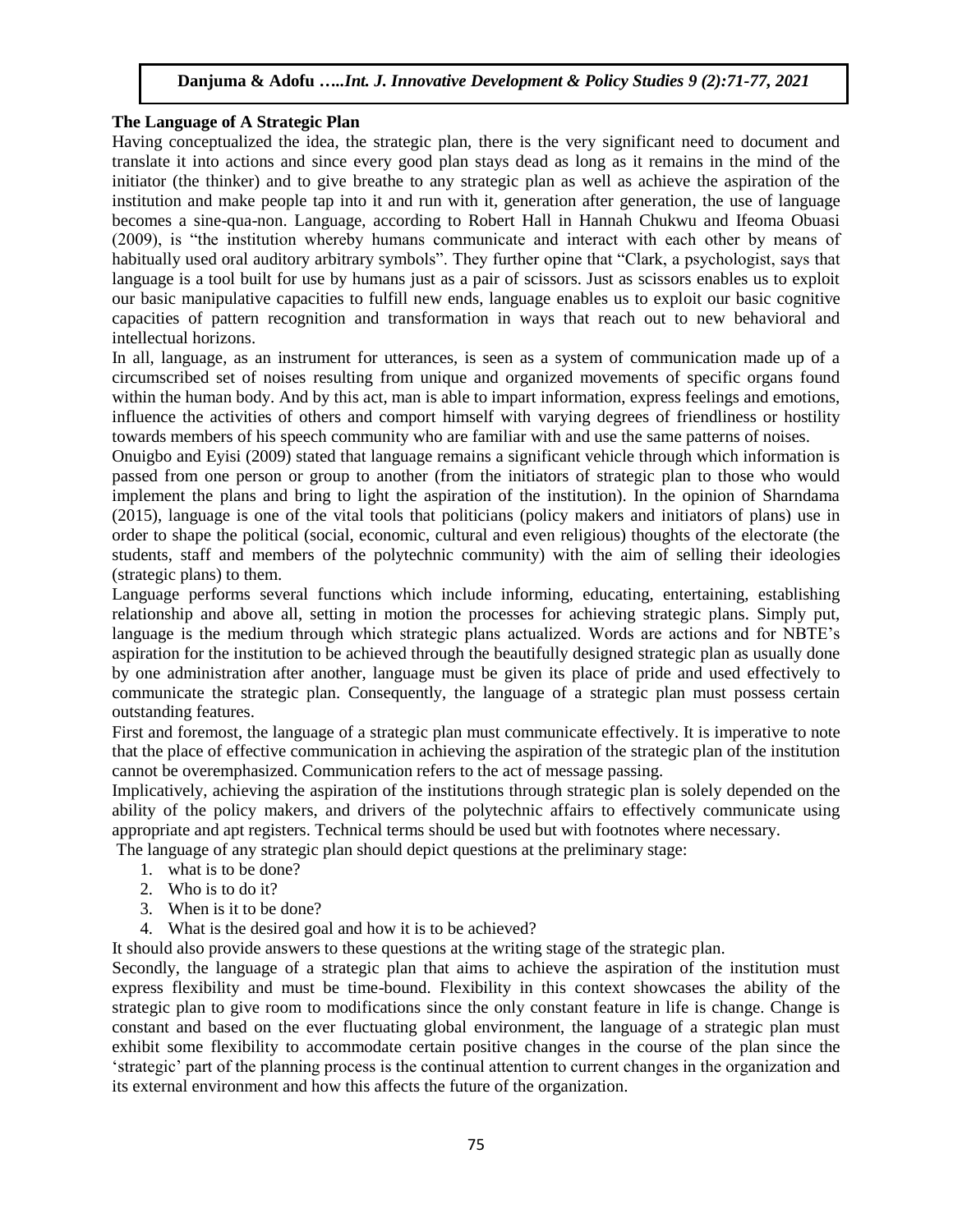Presentation of ideas must be logical. The sequence of activities must be orderly because it is vital to the success of the whole process. The activities include:

- 1. Assessing the external environment;
- 2. Assessing the internal environment;
- 3. Developing a vision or mission for the future;
- 4. Developing goals and objectives to reach that future;
- 5. Implementing the plan; and
- 6. Measuring progress and revising the plan.

Closely related to this is the fact that the language of a strategic plan must specifically state the expected duration of completion of certain tasks and assignments. This will help the institution to escape certain unforeseen changes that could hamper the actualization of the aspiration of the institution as regards its strategic plans.

The language of a strategic plan must capture local content. This implies that for any strategic plan aimed at meeting the aspiration of the institution to be achieved, designers of the plan in their use of language must be conscious of the Africanness in our society. Recall that in designing strategic plan as explicated above, attention is given to the host community and most often than not, plans are made to extend services to such communities (Baba:2018). This cannot be achieved if the language of the plan is Eurocentric, that is, estranged from and alien to the desires and demands of the host community. Consequently, the language of such strategic plan must capture the local flavour so as to carry the host community of the institution along. It should be such that captures the yearnings of the polytechnic community especially in the area of entrepreneurial trainings (Baba:2018).

The language of a strategic plan is characterised by extensive use of declarative sentences. This is because answers are provided to address all possible questions that arose at the pre-plan stage

Tenses are varied to reflect the various times. Past tense to reflect where the institution was, present tense to indicate where the institution is and future tense to place the institution in its desired future as encapsulated in the strategic plan.

Other features of the language of a strategic plan which aims at achieving the aspirations of the institution are:

- 1. must embrace precision (no circumlocution);
- 2. must be sincere and simple but not simplistic (no lie should be told)
- 3. must be devoid of ambiguity(no double or multiple meaning) and
- 4. must be practically implementable (no difficulty in implementation)
- 5. must forecast a definite future for the institution;
- 6. must embrace impersonality (no use of personal pronoun such as I, me, we, you etc.),
- 7. clarity (no of idioms, proverbs, or rhetorics); and
- 8. completeness (information must be fully gathered and nothing should be left on assumption).
- 9. Charts, maps, diagrams or photographs should be used where necessary. above

## **CONCLUSION AND RECOMMENDATION**

The role of language in the implementation of strategic plan in the polytechnic cannot be overemphasized. Effective use of language for communication is the panacea to achieving the aspiration of the institutions" strategic plans. Consequently, in designing strategic plan for the institution, managers of the polytechnic must give attention to the use of language which in Nigeria is the English language. The use of the various sentence structures such as simple, compound, complex and multiple sentences must be aimed at communicating effectively. Suffice to note that strategic plans in the tertiary education system over the years have met brick walls as a result of several human factors which include corruption, lack of willpower (the willingness to do the right thing), misappropriation, embezzlement, nepotism and mediocrity. Hence, for the aspiration of the institutions not to be stillborn, the strategic plan of various institutions must be jealously guided and followed to a logical implementation. Government agencies in charge of